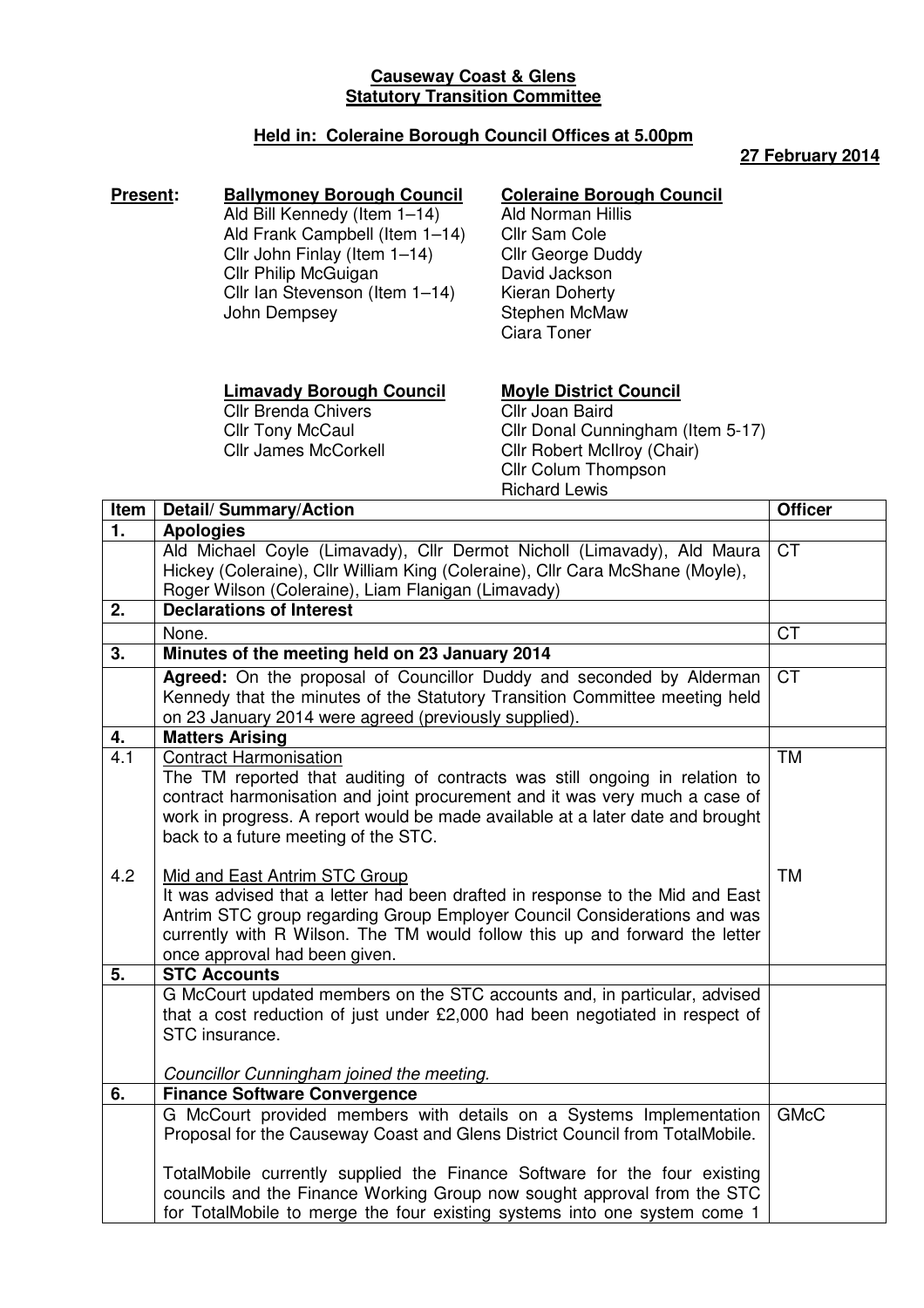|                  | April 2015 at a total cost of £43,000 or £10,750 per council. The four existing<br>systems would continue until 31 March 2015.                                                                                                                                                                                                                                                                 |           |
|------------------|------------------------------------------------------------------------------------------------------------------------------------------------------------------------------------------------------------------------------------------------------------------------------------------------------------------------------------------------------------------------------------------------|-----------|
|                  | Following a member's question, G McCourt advised that as part of the project<br>plan, Finance Software Convergence would become part of a tender process<br>come 2016.                                                                                                                                                                                                                         |           |
|                  | Agreed: To endorse the TotalMobile Systems Implementation Proposal so that<br>the four existing systems merge into one system as at 1 April 2015 at a total<br>cost of £43,000 or £10,750 per council.                                                                                                                                                                                         |           |
| 7.               | <b>Shadow Council Chamber</b>                                                                                                                                                                                                                                                                                                                                                                  |           |
| $\overline{7.1}$ | 6 Month Convergence Work Plan<br>Although not yet officially in post as the new Chief Executive of the Causeway<br>Coast and Glens District Council, the chair welcomed Mr David Jackson to his<br>first meeting of the STC and members expressed their messages of<br>congratulations to him.                                                                                                 | <b>DJ</b> |
|                  | D Jackson thanked members for their well wishes before presenting them with<br>a 6 month work plan. The plan provided an insight into pending work that<br>required action in the near future and covered areas such as convergence, the<br>Political Structure, Finance, Staff and Structures and Project Management,<br>Communications and Branding.                                         |           |
|                  | Members expressed that staff communication was a key area of concern and<br>that extra care and attention should be taken to ensure staff are kept well<br>informed of progress throughout the reform process.                                                                                                                                                                                 |           |
|                  | Following a members question regarding his new post, D Jackson advised he<br>was expecting an Employment Letter of Offer on 28 February 2014 and hoped<br>to be in his new post as Chief Executive of the Causeway Coast and Glens<br>District Council by the end of April 2014.                                                                                                               |           |
| 7.2              | <b>Shadow Council Chamber</b><br>It was agreed at the November meeting of the STC that Coleraine Borough<br>Council Chamber be used to accommodate the Shadow Council. Four options<br>for the redesign and refurbishment of the existing Council Chamber were<br>presented for consideration. D Jackson advised that a 6 week construction<br>period was required and the budget was £78,000. | <b>DJ</b> |
|                  | Following consideration, members stated preference for option 4 with the<br>inclusion of a modification to elevate the outside square and also option 1.                                                                                                                                                                                                                                       |           |
| 8.               | Agreed: To obtain more detailed drawings of options 1 and 4 along with cost<br>estimates for consideration at the March STC meeting.<br><b>STC Standing Orders</b>                                                                                                                                                                                                                             |           |
|                  | Amendments to the existing Standing Orders had been agreed at the January                                                                                                                                                                                                                                                                                                                      | <b>TM</b> |
|                  | Meeting of the STC, following a review of the current Standing Orders,<br>supplied by the Department of the Environment (DOE). The amended Standing<br>Orders were now presented for consideration.                                                                                                                                                                                            |           |
|                  | Agreed: That the amended Standing Orders be adopted by the STC.                                                                                                                                                                                                                                                                                                                                |           |
| 9.               | <b>Location of the Chief Executive</b>                                                                                                                                                                                                                                                                                                                                                         |           |
|                  | D Jackson advised that he proposed to spend one day per week, in each of<br>councils within the cluster, on a rotational basis which would provide the<br>opportunity to engage with all members of staff.<br>Following a member's question, D Jackson advised his schedule would be<br>shared with members.                                                                                   | DJ.       |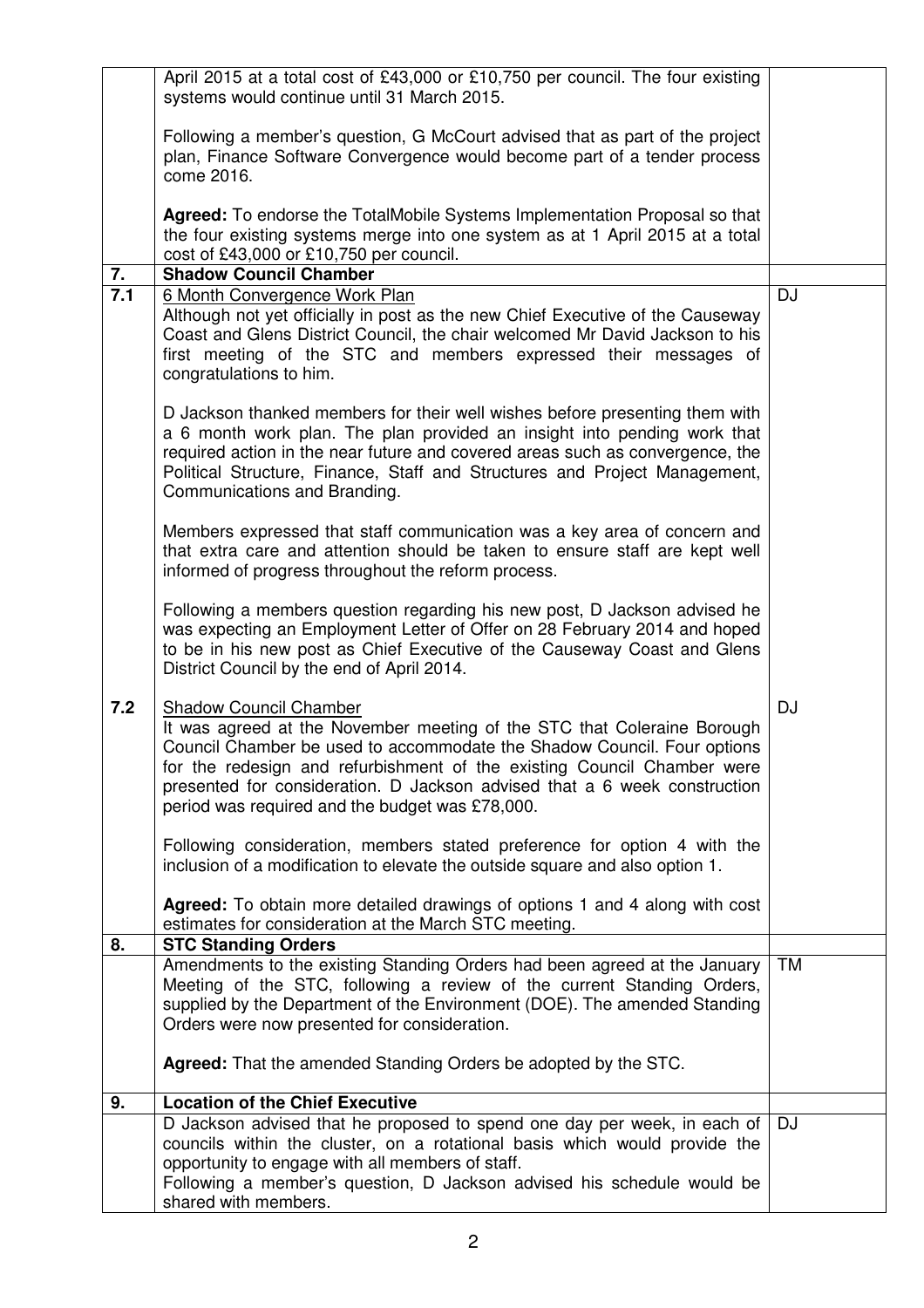|      | Agreed: That D Jackson spends one day a week, on a rotational basis, at                                                                                                                                                                                                                                                        |           |
|------|--------------------------------------------------------------------------------------------------------------------------------------------------------------------------------------------------------------------------------------------------------------------------------------------------------------------------------|-----------|
|      | each of the councils within the cluster and shares his schedule with members.                                                                                                                                                                                                                                                  |           |
| 10.  | <b>STC Business Plan (previously supplied)</b>                                                                                                                                                                                                                                                                                 |           |
|      | The TM provided members with a breakdown of the STC Business plan and<br>advised that he now sought approval from the STC to endorse the plan.                                                                                                                                                                                 | <b>TM</b> |
|      | Agreed: On the proposal of Councillor McCorkell and seconded by Alderman<br>Kennedy, that the STC endorse the Business Plan.                                                                                                                                                                                                   |           |
| 11.  | <b>Election Update</b>                                                                                                                                                                                                                                                                                                         |           |
|      | J Dempsey, the Deputy Returning Officer, provided members with an update of<br>the schedule for the forthcoming Elections in May, mainly:                                                                                                                                                                                      | JD        |
|      | Polling day for the Local Elections would take place on 22 May 2014 in<br><b>Coleraine Leisure Centre;</b><br>Overseeing the Election was a combined effort with the Electoral Office<br>$\bullet$<br>and Council staff would run the Local Elections;<br>Media interest was high an would include both TV and Radio coverage; |           |
|      | The polling stations schedule would be available on the Electoral<br>$\bullet$<br>Offices website on 3 March 2014;<br>Notice of Elections would take place on 14 April 2014;                                                                                                                                                   |           |
|      | $\bullet$<br>Nominations would take place in Limavady, Ballymoney<br>$\bullet$<br>and<br>Ballycastle;                                                                                                                                                                                                                          |           |
|      | There were a total of 7 District Electoral Areas within the new<br>$\bullet$<br>constituency made up of $2 \times 7$ seats, $1 \times 6$ seats and $4 \times 5$ seats.                                                                                                                                                         |           |
|      | It was further requested that, in the interest of preparation and organisation,<br>members prearrange their appointments to nominate. More details would<br>follow at a later date.                                                                                                                                            |           |
| 12.  | Draft Response to Nelson McCausland MLA - Guidance on Transfer of                                                                                                                                                                                                                                                              |           |
|      | <b>Urban Regeneration Budget</b>                                                                                                                                                                                                                                                                                               |           |
|      | It was agreed at the January meeting of the STC that a response to the<br>Department of Social Development (DSD) regarding the Guidance on Transfer<br>of Urban Regeneration Budget be drafted by the Chief Executives. A response<br>had since been drafted and was presented to members for their consideration.             | <b>TM</b> |
|      | Agreed: On the proposal of Councillor McGuigan and seconded by Councillor<br>Duddy that the draft response on Guidance on Transfer of Urban Regeneration<br>Budget be forwarded to the Department.                                                                                                                             |           |
| 13.  | Correspondence                                                                                                                                                                                                                                                                                                                 |           |
| 13.1 | Seminar - Local Government Shaping the Future of Our Communities to take<br>place on Thursday 27 March 2014.<br>Members were requested to confirm their attendance with Ciara Toner.                                                                                                                                           | <b>CT</b> |
| 13.2 | Regional Transition Committee - Draft note of meeting held on 29 January<br>2014. Noted.                                                                                                                                                                                                                                       |           |
| 13.3 | Governance Issues - Planning Decision Making Structures. Members were<br>invited to consider the paper in the context of carrying out preparatory work for<br>the new councils on governance. Noted.                                                                                                                           |           |
| 14.  | Minister of the Environment, Mark H Durkan M.L.A visit to the STC                                                                                                                                                                                                                                                              |           |
|      | The Chair extended a warm welcome to the Minister. Mr Durkan thanked the<br>STC for the opportunity to address the Committee, and in his opening remarks,<br>provided an overview of the position of the Local Government Reform process.<br>In particular:                                                                    |           |
|      | <b>Local Government Bill</b>                                                                                                                                                                                                                                                                                                   |           |
|      | <b>Local Government Elections</b>                                                                                                                                                                                                                                                                                              |           |
|      | <b>Remuneration Panel</b><br>$\bullet$                                                                                                                                                                                                                                                                                         |           |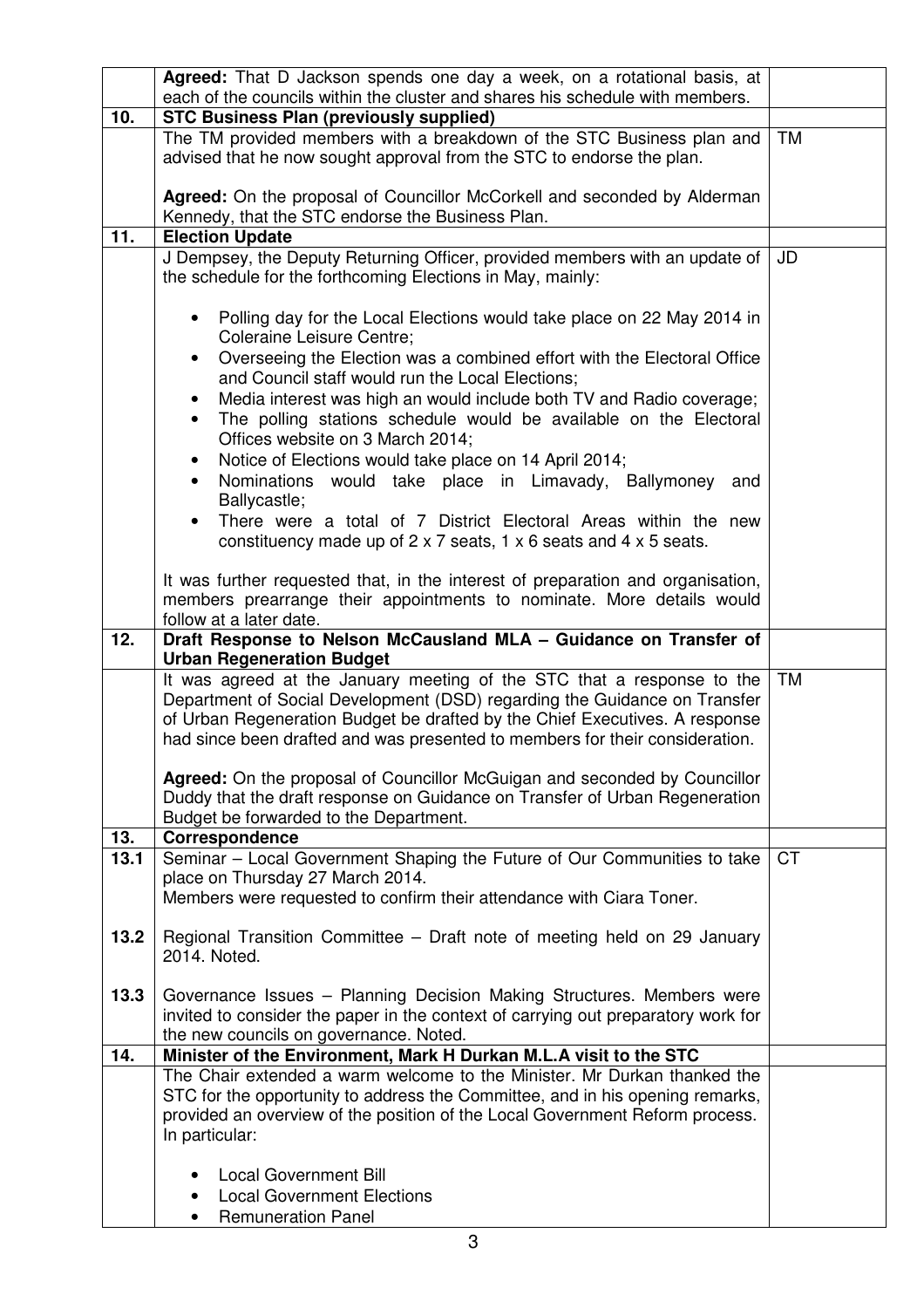| Provision of Statutory Partnership Panel<br>$\bullet$                                                                                               |  |
|-----------------------------------------------------------------------------------------------------------------------------------------------------|--|
| <b>Rates Convergence</b><br>$\bullet$                                                                                                               |  |
| Transferring of functions<br>$\bullet$                                                                                                              |  |
| Following the overview, members put 7 questions to the Minister;                                                                                    |  |
| Question 1 - Councillor G Duddy                                                                                                                     |  |
| Why was Penny Product not included within the guidance as an option                                                                                 |  |
| for calculating apportionment of costs in the Shadow Council budget?                                                                                |  |
| Answer – On 7 January 2014 the Minister approved the recommendation                                                                                 |  |
| that all costs during the shadow period are apportioned on the basis of                                                                             |  |
| total population. This option gave the most accurate representation of                                                                              |  |
| the population, as it included groups such as children and those not                                                                                |  |
| registered to vote, since councils provide services for these groups of                                                                             |  |
| people too.                                                                                                                                         |  |
| In reaching his decision, he considered the option of using costs                                                                                   |  |
| apportioned on the basis of the tax base, as measured by the Gross                                                                                  |  |
| Penny Rate Product, but this method assumed that the only method of                                                                                 |  |
| paying for reform was through rates, and this was not the case. Councils                                                                            |  |
| generate further income from services and also receive a number of                                                                                  |  |
| grants from central government, including the Rates Support Grant, paid                                                                             |  |
| by my Department, which provided additional financial resources for<br>those councils whose needs exceed their wealth base.                         |  |
|                                                                                                                                                     |  |
| He also considered the option of allowing existing councils in each                                                                                 |  |
| cluster to have the option of selecting the apportionment method to be                                                                              |  |
| used. However, as the purpose of the shadow period was to give the                                                                                  |  |
| new councils the time and resources to take the key decisions                                                                                       |  |
| necessary to ensure their effective operation from 1 April 2015, he felt<br>that it would be preferable to avoid any undue doubt in relation to how |  |
| they will be funded.                                                                                                                                |  |
|                                                                                                                                                     |  |
| Defrayal of costs on the basis of this option would ensure that the                                                                                 |  |
| existing councils would be able to prepare their annual budget for                                                                                  |  |
| 2014/15 on the basis of this approach without having a further wait for<br>agreement on a method of cost apportionment. On 9 January 2014, his      |  |
| officials issued guidance (Local Government Circular 01/2014) on the                                                                                |  |
| apportionment of costs during the shadow period - all costs during the                                                                              |  |
| shadow period were apportioned on the basis of total population.                                                                                    |  |
| Question 2 - Alderman Hillis                                                                                                                        |  |
| Are efficiency savings being taken out of Transferring Function budgets                                                                             |  |
| prior to transfer?                                                                                                                                  |  |
| Answer – The Minister was aware that the proposed DSD budget                                                                                        |  |
| allocation which issued in December 2013, proceeds on the assumption                                                                                |  |
| that transferred resources would be subject to a 4% reduction as part of                                                                            |  |
| the 2015/16 Executive Budget process.                                                                                                               |  |
| This was an area that would require further discussion to resolve.                                                                                  |  |
| However, he did not think that this position would be sustainable with                                                                              |  |
| the newly created councils in April 2015. As for his own department, he                                                                             |  |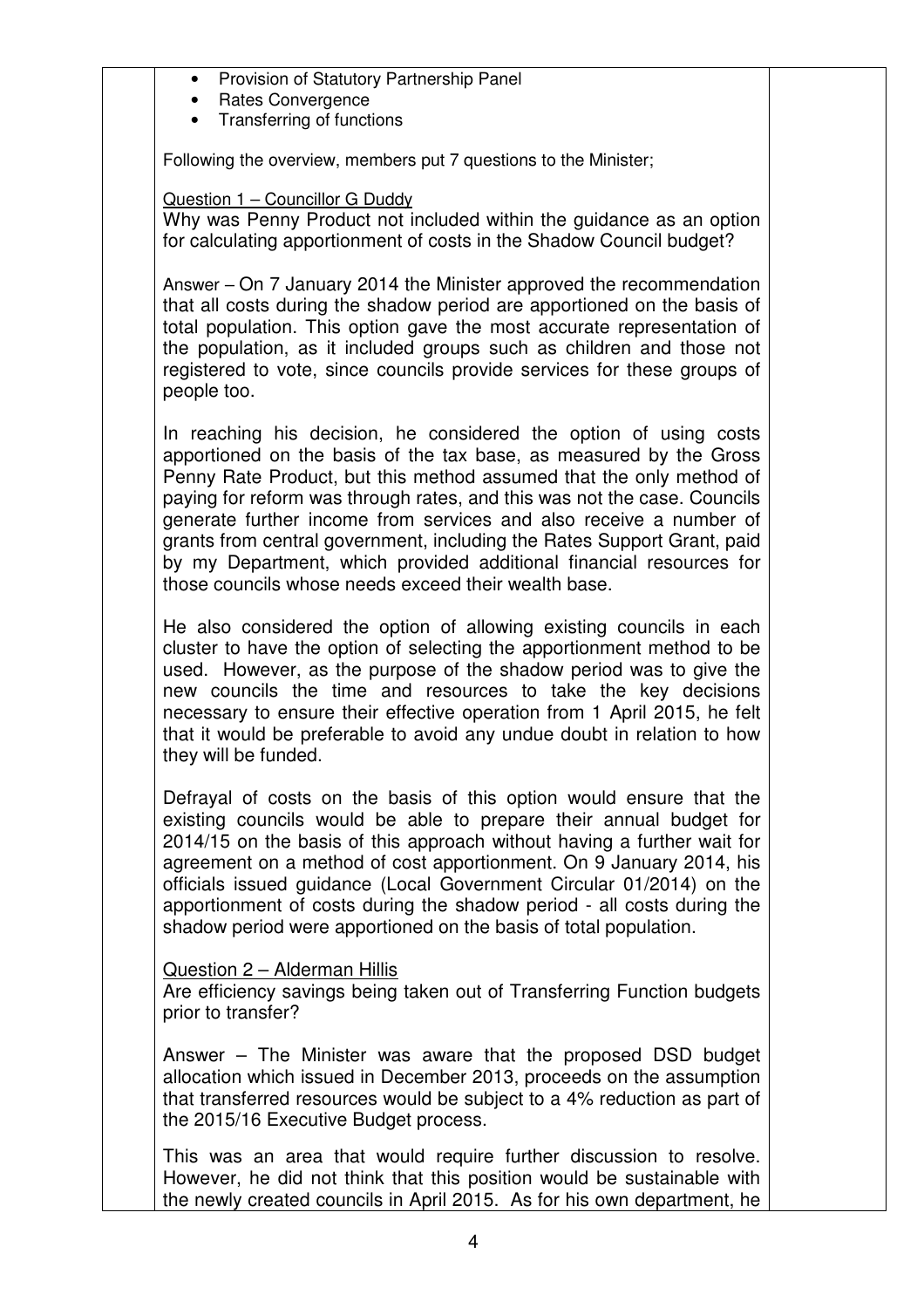did not believe he could persuade the new 11 councils that they should immediately be subject to a 4% cut in the funding available to cover the costs of the planning and other staff transferring to them in April 2015.

This would also not be consistent with the assurance already provided to councils that the transfer of functions would be rates neutral at the point of transfer. He assured members that he would continue to make this case with the Minister for Finance and Personnel and Executive colleagues.

Question 3 – Councillor McCorkell

If the Reform Legislation is not in place in time for Shadow Councils, how would the 72 Act work in practice?

Answer - The shadow period would be brought into effect by a combination of provisions contained within a number of different pieces of legislation. Legislation to bring forward the date of the election to 22 May 2014, extend the terms of office of the existing councillors to 1 April 2015 and establish the new District Electoral Areas, had been made by Parliament.

His Department had already made a commencement order which brings the Local Government (Boundaries) Act (NI) 2008 into effect for the purposes of holding the elections and allowing the new councils to prepare their annual budget and strike a rate for 2015/16. This would mean that they would not be empowered to carry out any service delivery functions, but they would be able to make the necessary preparations to take on their full range of powers on 1 April 2015.

The next step in the process would be the making of a set of transitional provisions regulations to further provide for the activities and administration of the new councils during the shadow period.

This legislation cannot be laid in the Assembly until the Local Government Bill had received Royal Assent and my Department is currently finalising the draft regulations.

Following the election on 22 May this year, the eleven new councils would have the same legal status as the 26 existing councils. As such, the provisions of local government legislation including the 72 Act and the Local Government Bill, would apply in full in relation to the administration of the new councils. This would means that, in relation to the budgeting and rating functions that the new councils would be empowered to carry out during the shadow period, they would be bound by the same legislative provisions as the existing councils.

The transitional provisions regulations would provide further clarification in relation to the role and administration of the new councils during the shadow period. They would also make the necessary provisions to ensure there would be no confusion in relation to the activities of the existing and new councils. These regulations were on target to be in place by the date of the elections in May, and the new councils would have the powers they need to conduct their business immediately after the elections.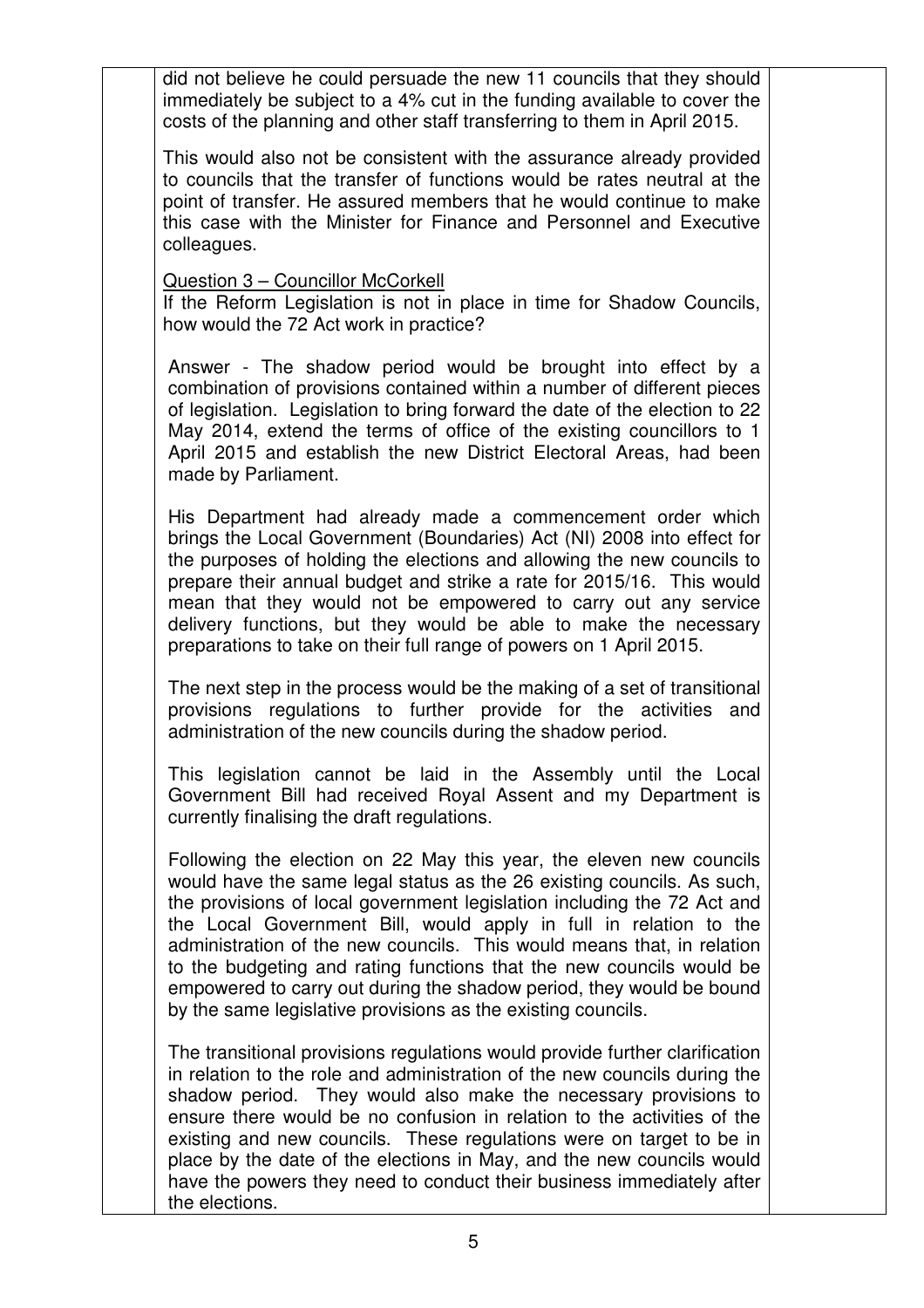Alderman Campbell and Kennedy left the meeting.

Question 4 – Councillor Chivers

When would the Department step back from the Reform Process?

Answer – The Minister advised it would be a bit premature to answer and perhaps better to ask this question post April 2015.

At the Political Reference Group meeting on Monday, members discussed the fact that regionally and locally we were two thirds of the way through the reform process. There were approximately 400 days until D-Day, and whilst milestones were being reached with the final stages of the Local Government Bill and STCs concluding on Chief Executive appointments, important departmental work was still continuing at various levels. The Local Government Elections and new councils would need his Department's help through the shadow transition phase. The Department was also bringing other workstreams to the fore, namely capacity building, governance, code of conduct and councillors' remuneration – he therefore advised that he can't therefore see the Department stepping back from the reform process any time soon.

There is no doubt April 2015 would be a landmark with the completion of the transition and convergence stages of the Local Government Reform programme; his Department and other central government departments would have transferred functions to the local government sector and, as a consequence, there would always be a central policy link to the work being taken forward by the new councils.

He further advised that the Department was doing its bit. However, in this critical period he needed the STC to step up to the plate and conclude on its final areas of work before the handover to the new council.

Councillor Finlay left the meeting.

Question 5 – Councillor McGuigan

Does the Minister accept that Councils must be in control of setting its own performance targets?

The Minister did accept that councils needed to set their own performance targets. He was committed to ensuring that we secure sustainable improvements in public services, particularly those that directly impact on people and their quality of life. The performance improvement framework that will be introduced by the Bill was designed to be better coordinated and more responsive to local needs and circumstances.

The framework introduced and conferred on councils substantial flexibilities in the way in which they define, monitor and account for improvements. It would largely be for Councillors to determine the improvement objectives they wished to set for their Council, in response to local issues, particularly those identified through the council's community plan.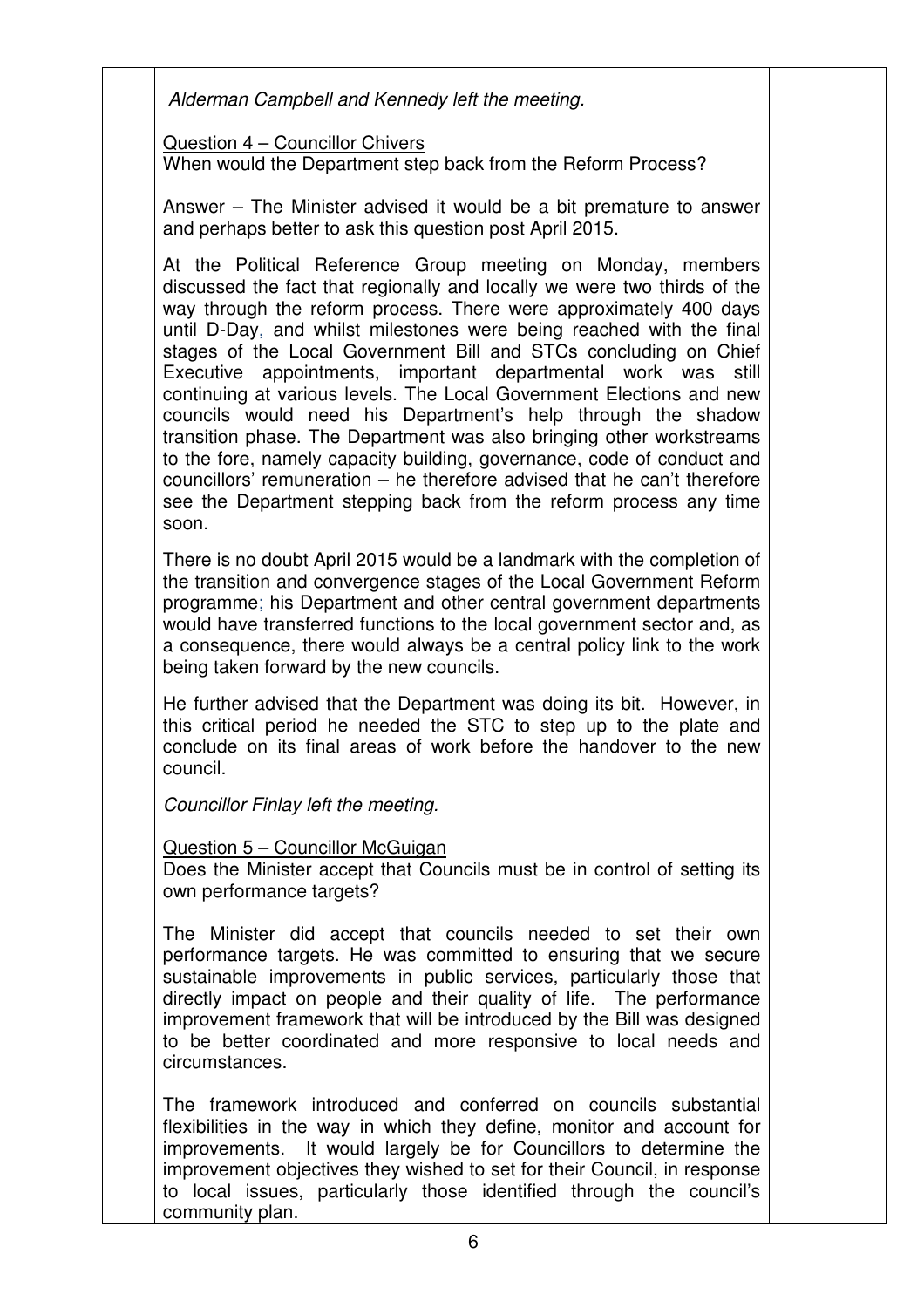However, there was also a need for departments to set certain performance targets for those functions and services that local government would be delivering on its behalf. In exercising the power for departments to set performance indicators, it was his intention that any such indicators would be developed in partnership with local government, through the operation of the Partnership Panel. He considered it appropriate that a department that retains policy responsibility for a function being delivered by a council had the ability to set a performance indicator in relation to the delivery of that function.

### Question 6 - Councillor McIlrov

When would the targets for waste re-cycling be announced?

Answer - Last year the Department consulted on the concept of statutory recycling targets for local authority collected municipal waste to be achieved by 2020.

A great deal of useful and detailed information was provided by consultees in their responses. In deciding on the way forward, he wanted to consider the wider waste picture. He was particularly keen to avoid undoing the good work done by our councils and other stakeholders in terms of the great strides they had made in increasing our recycling rates and encouraging waste prevention. He was also conscious of the pressures that all councils were already facing in dealing with the reorganisation of local government.

He further advised that he would make his decision on the way forward as soon as possible. In the meantime the Department would continue to provide assistance to councils to meet the revised Waste Framework Directive target of at least 50% of wastes from households to be recycled (including composting) by 2020. In addition the Programme for Government Delivery Plan had set a target to achieve a household waste recycling (including composting) rate of 45% by 31 March 2015.

## Question 7 – D Jackson

What does the term "rates neutral" mean in a regional and local context in relation to the transferring functions?

Answer - The term 'rates neutral' was based on the Executive commitment that, at the point of transfer, the functions transferring from central to local government would transfer with a budget that is equivalent to the cost currently incurred by central government in delivering those functions. Decisions that local government now needed to make on how it wishes to deliver those functions post transfer may result in either cost savings or additional costs, and he would encourage Members to give serious consideration as to how they would factor this into the work needed to do on organisational design.

Following this, the Minister welcomed individual questions from Members;

In response to a members question in relation to increased work load of Elected Members since some may be elected to the Shadow Council while representing their existing Council, the Minister advised that the